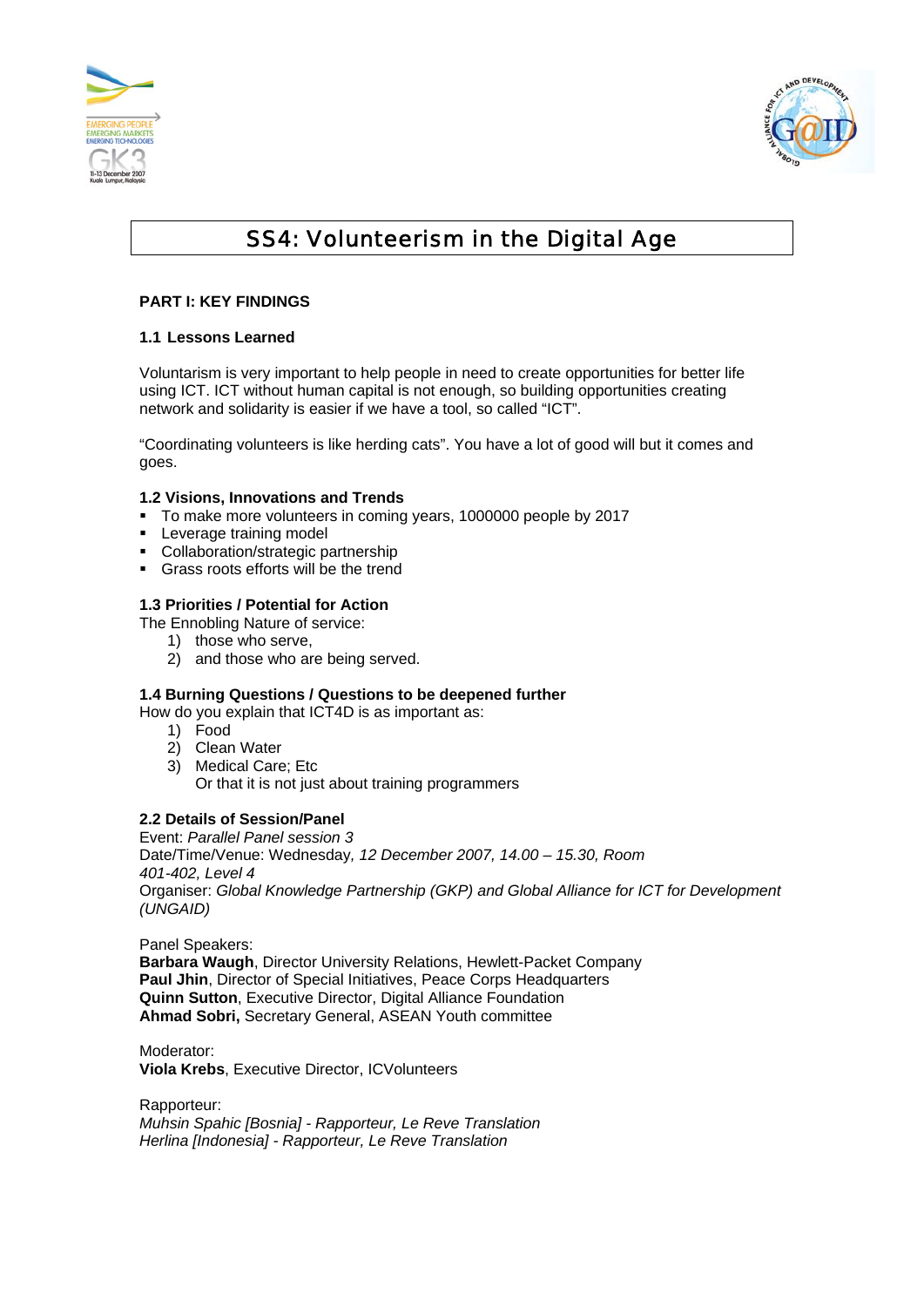



# **2.3 Summary of the session incorporating the Question & Answer Session**

#### **Key Questions**

- 1. What major trends and changes can be expected in the next decade regarding volunteerism given the interplay of technologies, markets and people?
- 2. What are the main initiatives in ICT volunteerism worldwide?
- 3. What are the key challenges in ensuring the sustainability of ICT volunteerism for development today?
- 4. What are the measures that must be put in place to address the challenges and how must volunteer organisations adapt in the digital age?
- 5. What are the roles and responsibilities of the non-profit sector, private entities, civil society and even public sector – in this changing landscape?
- 6. What are the options for volunteer-based networks within the new trends and practices of a multi-stakeholder partnership?
- 7. How can advocacy on ICT volunteerism be enhanced worldwide?
- 8. How can the best practices in the field of ICT volunteerism be shared for the benefit of others?
- 9. This session will focus specifically on the key role of innovation in volunteerism and collaboration among volunteer organisations with emphasis on the interplay between people, markets and technologies.

## **Key Innovation Aspects**

This session will focus specifically on the key role of innovation in volunteerism and collaboration among volunteer organisations with emphasis on the interplay between people, markets and technologies.

## **Opening of the Session**

Sarbuland Khan, Executive Coordinator of the United Nations Global Alliance for ICT for Development (http://www.un-gaid.org) opened the session, stressing the importance of volunteerism for the attainment of the Millennium Goals (MDGs) (http://www.un.org/millenniumgoals/) and development more generally speaking.

#### **Introduction by the Moderator**

Viola Krebs presented herself and the organisation she is directing: ICVolunteers (http://www.icvolunteers.org) is an organisation working with a network of close to 10,000 individuals, partners and volunteers active in the field of communications (cybervolunteering, languages and conference support), originally from some 100 countries, speaking 130 languages.

Krebs then went on to introduce the session by pointing out that if volunteers were to all be put into one nation, they would represent the  $5<sup>th</sup>$  largest world economy. This is significant, yet volunteers are often operating in the shade, not being noticed because they work in informal contexts, she underlined. In the case of ICT volunteering, they may be developing software, training trainers and contributing to local contents development. How does cybervolunteering and new forms of technology-oriented volunteering relate to job creation, linguistic diversity in cyberspace or issues such as the brain drain? These are some of the questions on the table when discussing new forms of volunteerism, she said.

## **Panellist 1**

Barbara Waugh, Director University Relations, Hewlett-Packet Company

Barbara Waugh focused on four projects in which **Hewlett-Packard** (HP) (http://www.hp.com) is involved in: 1) the International Telementorship Program; 2) Global Giving; 3) MentorNet; 4) the UNESCO-HP Brain Gain in SEE & Africa.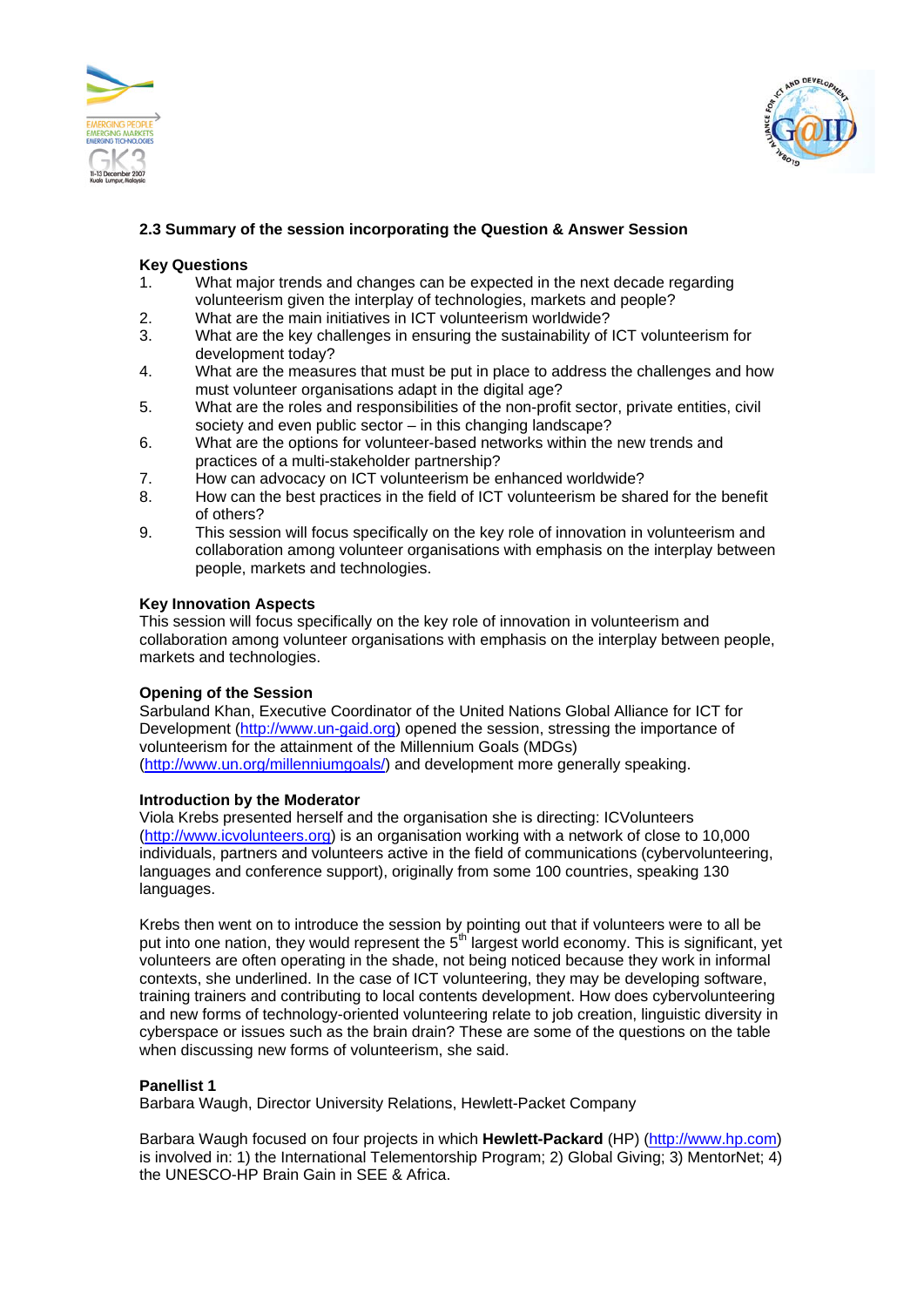



She explained that HP is involved in helping volunteers around the world. Specifically, the **International Telementorship Program** (ITP)

(http://www.hp.com/hpinfo/globalcitizenship/gcreport/employees/volunteerism/casestudies.ht ml) connects students with professionals from companies around the world. Currently, more than 130 HP mentors from seven countries volunteer with ITP.

The **Global Giving** initiative (http://www.globalgiving.com) provides an opportunity to US citizens to offer support to those who need it globally. In this case, the incentive for supporters is double-folded: for one, they are able to provide concrete assistance to causes and populations in need and can, at the same time, get the giving deducted from their taxes.

The **MentorNet** (http://www.mentornet.net), an email-based program, provides help and suggestions to over 100 nations about ICT. MentorNet is a non-profit organization working to further women's progress in scientific and technical fields through the use of a dynamic, technology-supported mentoring program. MentorNet aims to advance women and society, and enhance engineering and related sciences, by promoting a diversified expanded and talented workforce.

Last project presented by Waugh is the **UNESCO-HP Brain Gain** Initiative (http://www.globalgiving.com), which aims to help reduce brain drain in Africa by providing grid computing technology to universities in Algeria, Ghana, Nigeria, Senegal and Zimbabwe. The project aims to re-establish links between researchers who have stayed in their native countries and those that have left, connecting scientists to international colleagues, research networks and funding opportunities.

## **Panellist 2**

Paul Jhin, Director of Special Initiatives, Peace Corps Headquarters

Paul Jhin started of his presentation with two quotes and linked them in the context of volunteerism and new technologies: "I hope we can work together to make this world more prosperous, more secure, more harmonious, and more developed through Information Communications Technology", said Secretary-General of the United Nations, H.E. Mr. **Ban Ki-moon**. President **George W. Bush** phrased the **US Digital Freedom Initiative** (DFI) (http://www.dfi.gov) as "a world wide effort that showcases the best that the United States has to offer in information and communications technologies and bring their transformational power to bear on international development challenges." Jhin went then on to briefly present his organization, the **United States Peace Corps Volunteers** (http://www.peacecorps.gov) that, around the world, have explored the integration of ICT in all development sectors and at all levels of project training and implementation. Through training and community activities, volunteers translated their basic ICT familiarity into development-focused context-culturally appropriate and accessible for audience in a variety of urban and rural setting.

Jhin went then on to link the mission of the **Global Alliance for ICT and Development** (GAID) (http://www.un-gaid.org) to a concrete proposal / action plan. The GAID's mission is "to contribute to transforming the spirit and vision of **World Summit on the Information Society** (WSIS) (http://www.itu.int/wsis) into action and promoting the use of Information and Communication Technologies (ICT) for the achievement of the internationally agreed development goals, including the **Millennium Development Goals** (MDGs) (http://www.un.org/millenniumgoals/). This translates into three main points: 1) ESTABLISH and/or expand Information and Communication Technology (ICT) Programs in 60 developing countries by 2012. 2) ASSIST countries requesting participation to develop or update their Five Year ICT Plans By 2012, 3) ENGAGE the local ministries to raise awareness and bear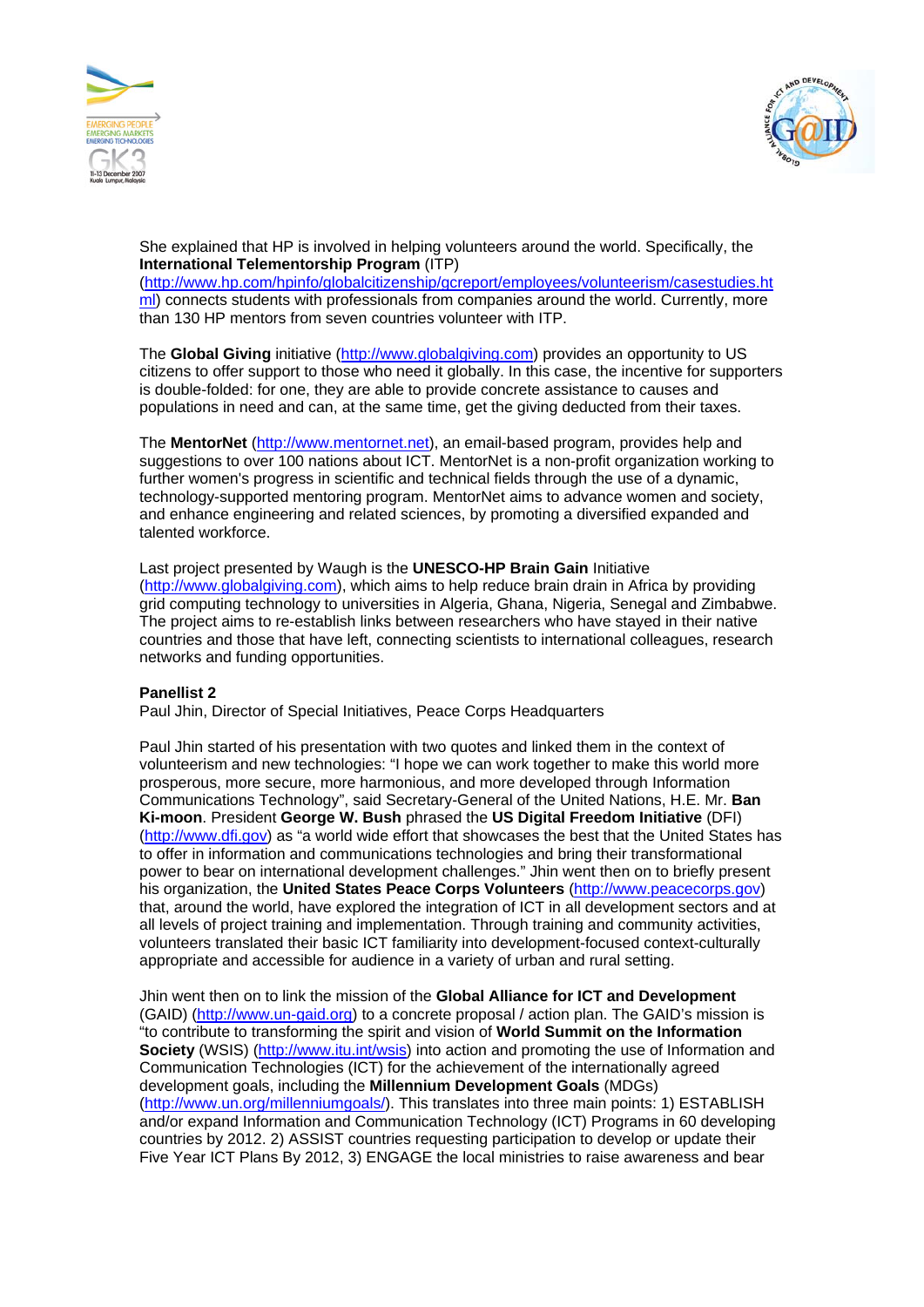



the cost for repairing and preparing the computers to generate the feeling of ownership on the part of the recipients.

Paul Jhin stressed the need for focus around the following areas: 1) Refurbished and new computers; 2) Software providers; 3) Transportation; 4) Technical Assistance (Consortium of Universities); 5) Volunteer Organizations. He then provided some concrete examples of what is already being done in the various areas. He stated that he expects 10 to 13 developed countries for the UN ICT initiative to collect 500,000 refurbished computers by 2012. He proposed that strategies should be outlined for 2008, taking into account the following actors and initiatives:

- CompuMentor (San Francisco, CA) (http://www.compumentor.org)
- Computer Recycle Center (San Francisco, CA) (http://www.crc.org)
- World Computer Exchange (U.S. & Canada) (http://www.worldcomputerexchange.org)
- Computers for Schools (Canada) (http://cfs-ope.ic.gc.ca)
- Computer Aid International (United Kingdom) (http://www.computeraid.org)

Jhin pointed out that the Peace Corps Volunteers have many partners which will help them achieve their goals, one of them being Microsoft Corporation. He concluded by quoting Ambassador Gunnar Garbo of Norway who pointed out that it is all about "help us to help them help themselves".

## **Panellist 3**

Quinn Sutton, Executive Director, Digital Alliance Foundation

Quinn Sutton briefly presented the goals of the Digital Alliance Foundation (http://www.ictefa.org), which is aiming to train 1,000,000 people by 2017. It is thus focusing on a leveraged training model, working through grass-roots efforts and collaboration. Quinn made the public laugh when he compared volunteer coordination to herding cats. The hint was well understood: volunteers without training are not going to be very effective. Coordination and streamlining of energies is thus essential. Sutton emphasized in particular the importance of accessibility, advocacy, alleviation, and ability for all people, in order to achieve their education to have a successful life. ICT is seen as a tool to provide opportunity and connection for people. Quinn stressed that ICT was not only about computers, but rather to be seen as tool to reduce the digital divide, creating an atmosphere where people can share knowledge and educate other people, providing knowledge and skill, they can in turn use. Quinn put the following question and challenge to the audience: "How do you explain that ICT4D is as important as food, clean water, medical attention, etc.?" he asked. He encouraged all those working in the field of ICTs to think about good a answer to this question, as indeed, ICT is about much more than just training programmers.

#### **Panellist 4**

Sobri Ahmad, Secretary General, ASEAN Youth Committee

Sobri Ahmad introduced the Cyber Development Corps (CDC). Its objectives are to 1) serve as a means of capability building for youth; 2) establish a global community of practice; 3) help evaluate what global knowledge sharing has achieved to date and is aiming to do in the future to bridge the digital divide. He announced the CDC program by establishing CDC centres, maintaining a CDC portal online (http://cdc.miwsys.com), training trainers and volunteers, organising seminars and workshops. The target is to increase the number of capable trainers and volunteers, who can utilize the information portal and develop training modules. The methodology used would include the following steps: 1) Establish CDC Network for national/regional & international chapters; 2) Produce trainers; 3) Produce trained volunteers; 3) Utilize web portal; 4) Formulate modules; 5) Create media & publications. He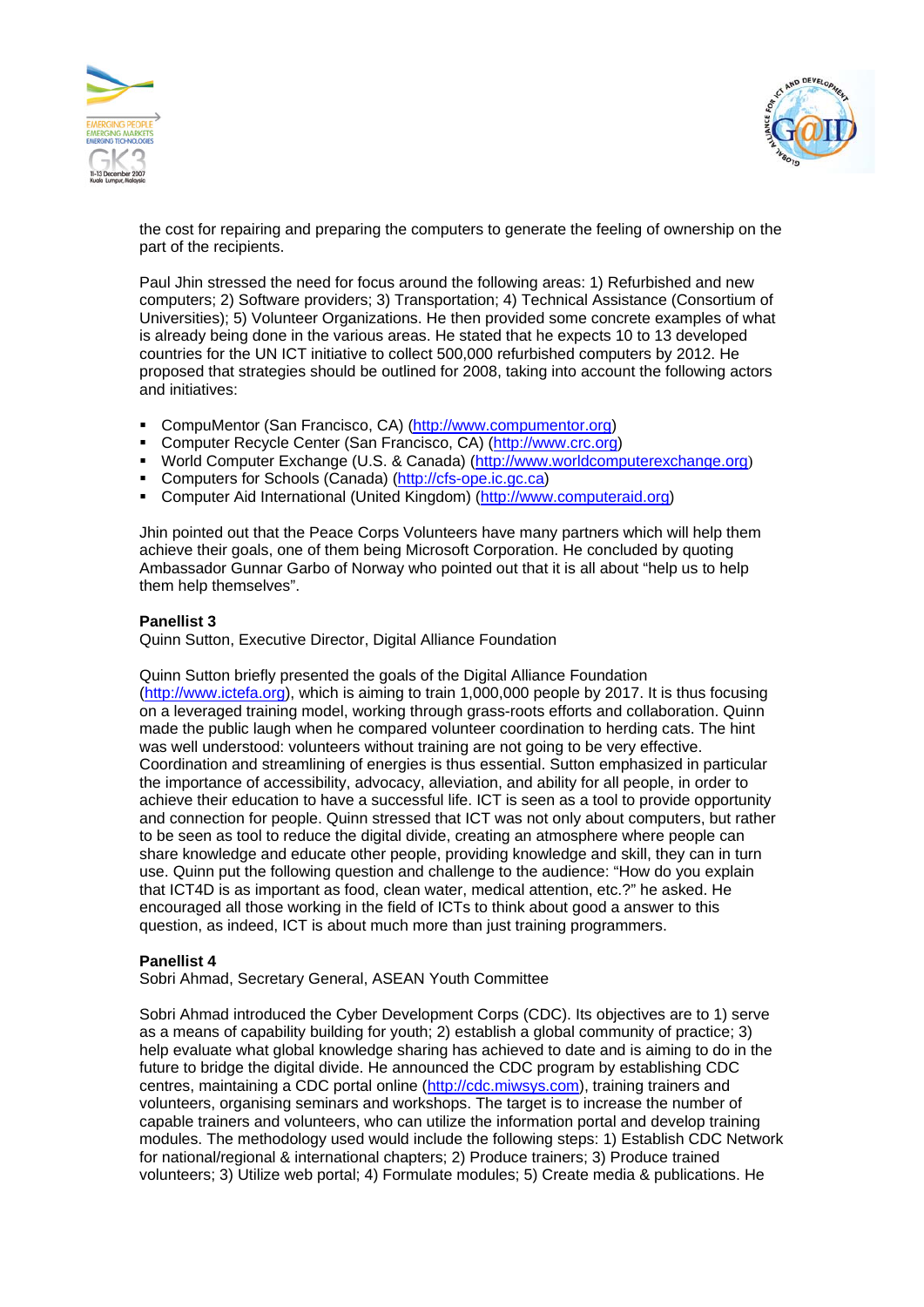



concluded by announcing the longer-term CDC target, to be attained by 2012, which is to have more than 11 million beneficiaries through 1,500 centres in the ASEAN region.

#### **Questions from the audience**

#### *Question 1:*

How to convince organizations in a country that ICT is important? What is the message you deliver to them?

#### *Answer 1:*

We do not need to deliver any message to them, organizations are well aware that they need ICTs. Local community and government want websites, learn about the technology and computers. The demand is out there. We just need to guide them to help them figure out what they need to do.

#### *Question 2, asked by a young person from Nigeria:*

How do organizations respond to the need of computers in poor country? Can you actually provide cheap computers to poor nations?

## *Answer 2:*

There are programs that give away second hand computers by some organization and companies. However, this is not enough, as the main issue is not hardware but soft skills to know how to use the hardware. This is where volunteers come into play.

#### *Comment by Adama Samassékou, former Minister of Education of Mali and president of the ICVolunteers Federation:*

Cybervolunteerism is important in particular when it comes to linguistic diversity. He referred to Maaya – the Network for Linguistic Diversity (http://www.maaya.org).

#### **Conclusions:**

Sarbuland Khan closed the session by pointing out that all could not be discussed in one hour and a half and that the point of the session was to serve as a catalyst for further exchange and discussion both within GAID and GKP.

#### **2.4 A precise and concise key message of each panellist or speaker's Presentation or text**

ICT Volunteerism provides one of the solutions to the problem of building human capacity that helps nations harvest the benefits of the digital age for development purposes. It also helps under-served communities to be part of the Information Society, particularly in developing countries, by enabling sharing of valuable ICT skills and knowledge.

#### **2.5 Elaboration on the Panellist/Speaker's message**

Volunteering is a mass social phenomenon and an expression of solidarity in development action involving hundreds of millions of people worldwide. In an era when the international community and decision makers are grappling with the challenges of spreading opportunities for human development as widely as possible, it is timely to consider the role and contribution of Volunteerism in the Digital Age. Rapid advancement in the field of ICT has made the world more connected. It has also led to a vast divide between those with ICT access and skills, and those without. Without ICT access and skills, people are unable to connect and reap opportunities presented by a networked world, and are thus in danger of being left behind. ICT Volunteerism has a crucial role to play in furthering the Millennium Development Goals (MDGs) and in bridging this divide.